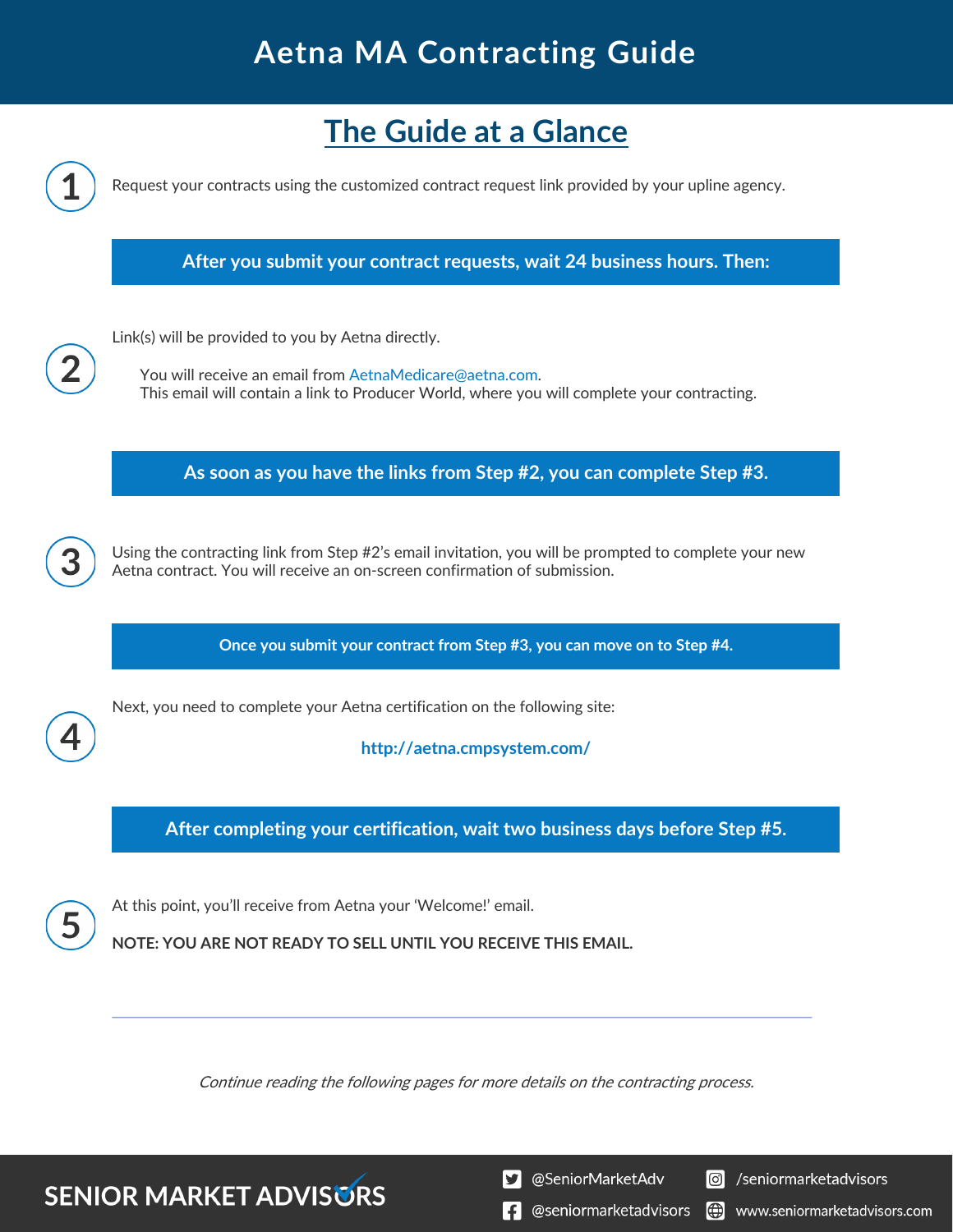The email address that the Aetna contracting invitation will be coming from is:

**- AetnaMedicare@aetna.com -**

The subject line will read "**You have been invited to contract with Aetna Medicare!**"

| vaetna                                                                                                                                                                | *Recruitment level will be indicated.                                                                 |
|-----------------------------------------------------------------------------------------------------------------------------------------------------------------------|-------------------------------------------------------------------------------------------------------|
| Dear                                                                                                                                                                  |                                                                                                       |
| Congratulations! You have been recruited to sell for Aetna Medicare. Please follow the link below to get<br>started. This link will expire within 30 days of receipt. |                                                                                                       |
| Click here to get started: https:// www.aetna.com/producer_public/register.do7caseID=539                                                                              |                                                                                                       |
| 9301, 8 a.m. to 8 p.m. EST, Monday through Friday.                                                                                                                    | If you have any questions, please contact the Aetna Medicare Broker Services Department at (866) 714- |
| Recruiter Name:<br>Recruiter Email:                                                                                                                                   |                                                                                                       |
| Top of Hierarchy Name:<br>Top of Hierarchy Email:                                                                                                                     |                                                                                                       |

**Follow the link within your invitation**. The link will take you to Producer World, an online service center to help you sell Aetna products. You will be asked if you have access to the Producer World website.

**If you do not have an account**, you will be presented with a registration screen. Complete registration and login.

If you do have an account, you will be presented with a login screen. Log into your account.

Upon logging into Producer World, your records will be pulled from the National Insurance Producer Registry.

Next, you will be guided to Medicare Producer Contracting where you will be prompted to complete your contract. You will receive an on-screen confirmation of submission.

### **SENIOR MARKET ADVISURS**

S @SeniorMarketAdv

**c** /seniormarketadvisors

 $\left| \cdot \right|$  @seniormarketadvisors (.) www.seniormarketadvisors.com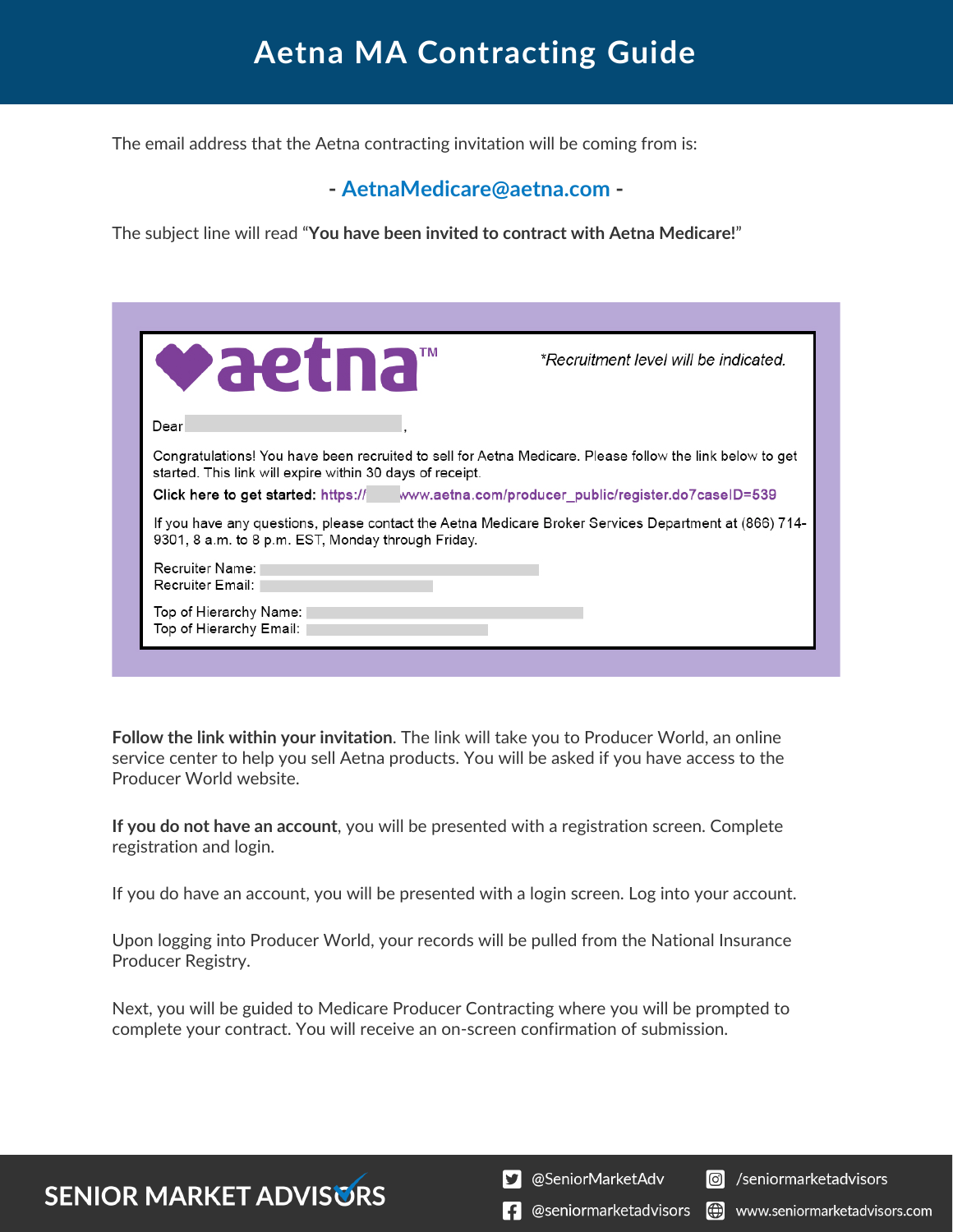#### **Contracting Tabs**

**License Tab** - Review the Licenses tab which reflects your NIPR license records.

**Background Questionnaire** - Answer all background questions that are required on the background questionnaire. If YES is selected for any questions, provide an explanation in the text box. Once the questions are answered click "Submit"

**Background Authorization** - Click the start tab to activate the background authorization. Once the document opens, complete the fields then click the next tab.

You will electronically sign the form. After typing your signature, click "Apply" and select the blue "Click to Sign" button. You'll receive a notification that the background Authorization form is complete and you'll be given the option to download a copy. Next, click "Submit".



**Banking Information** - Click the check box to acknowledge your bank account information applies to all lines of Aetna business. Select the Bank Account Type from the drop down menu and complete the remaining fields. Click "Validate Routing Number" which validates and populates the bank name and address. Review the information and click "Submit."

**Contracts** - Click the "Start" tab to initiate completion of the producer agreement. Fields with an asterisk are required. Click "Next" to advance through the form. Select the blue "Click to Sign" button. Once the producer agreement is signed and saved, you'll be given the option to download a copy. Click "Submit"

Once all tabs have been completed, please click "Submit."

**NOTE: Processing of your contract will not begin until your Aetna Individual Medicare certification is completed.**

### **SENIOR MARKET ADVISURS**

S @SeniorMarketAdv

C /seniormarketadvisors

 $\left| \cdot \right|$  @seniormarketadvisors (.) www.seniormarketadvisors.com